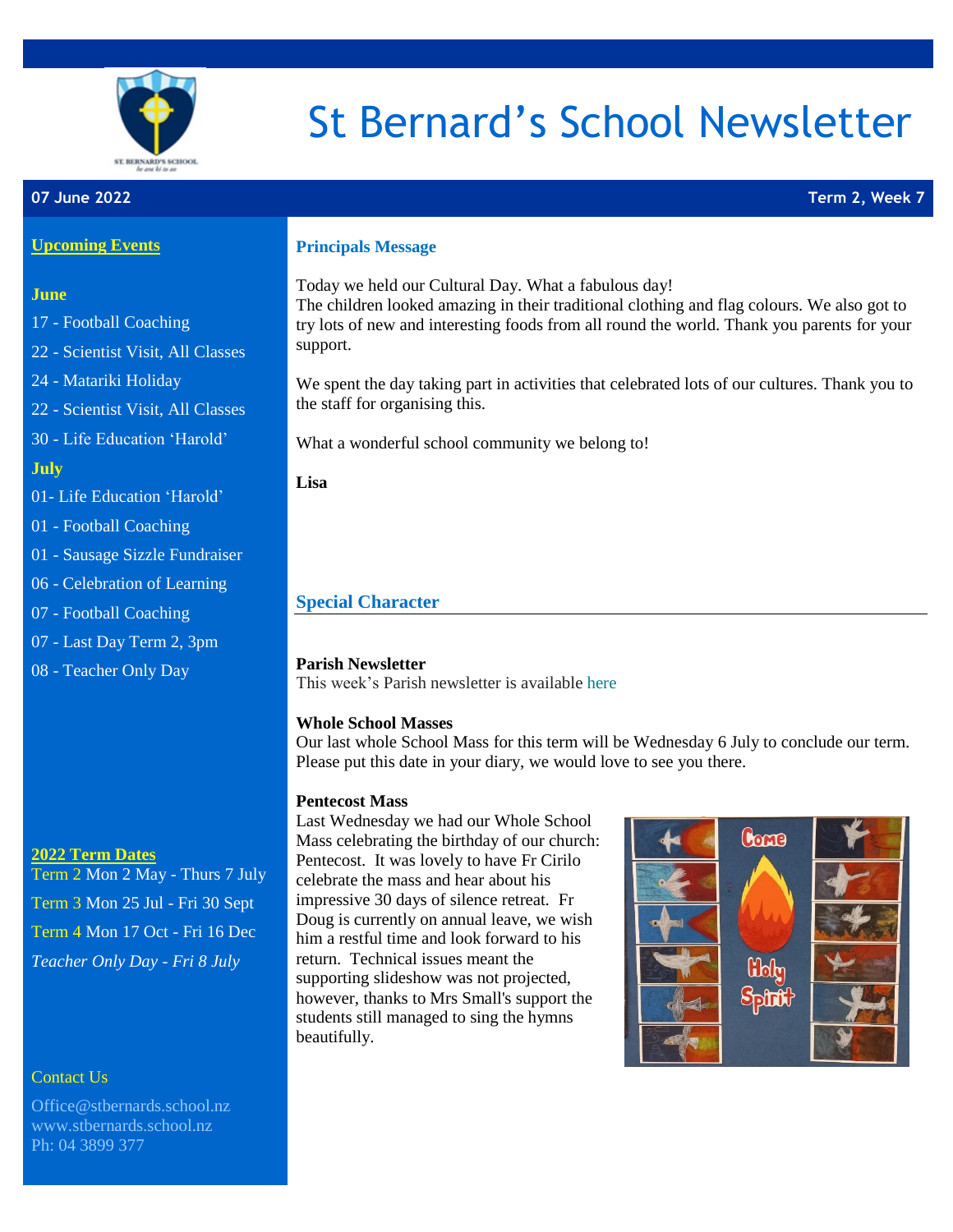# **School Administration**

#### **Cross Country**

Last Wednesday, Mrs Tiller took 13 students from Year 4 to 6 to the Central Zone Cross Country event. The Year 4 students ran a 1000 metre course, and the Year 5 & 6 students ran 1500 metre course. Congratulations to all the runners, we were so proud of you all on the day. Annabel and Joan both came in the top 14 of the Year 4 Central Zone Schools, a tremendous effort for their first time competing. We wish Annabel well in the upcoming Interzone Cross Country event on Tuesday (weather permitting). Joan is on standby to compete if any of the top 10 across the Central Schools are unavailable. Well done girls on your achievement to date. Thank you to Liana Kate and Deborah who helped to transport and supervise the children at the event.



# **Class Programmes**

#### **Room 1**

Last week, we continued our new science unit around space. We made predictions about the relative size of the Earth, Sun and Moon using spheres in the classroom. We learned that Te Ra is the biggest and Te Marama is the smallest. Using a coin and a paper plate, we learned that the further away something is, the smaller it appears. This is why then sun and moon look similar sizes from Earth. We loved testing this outside moving closer and further away to each other with our equipment.

In literacy, we have been learning about question stems -words such as: is, what, where, does, when, which, could, should, why and how. We have been learning to ask and punctuate questions about space. This week, we are going to do some research and write fact sentences to answer our questions.

Our beanstalks continue to grow! Please feel free to come in to the classroom and take a look at our different conditions for growing.